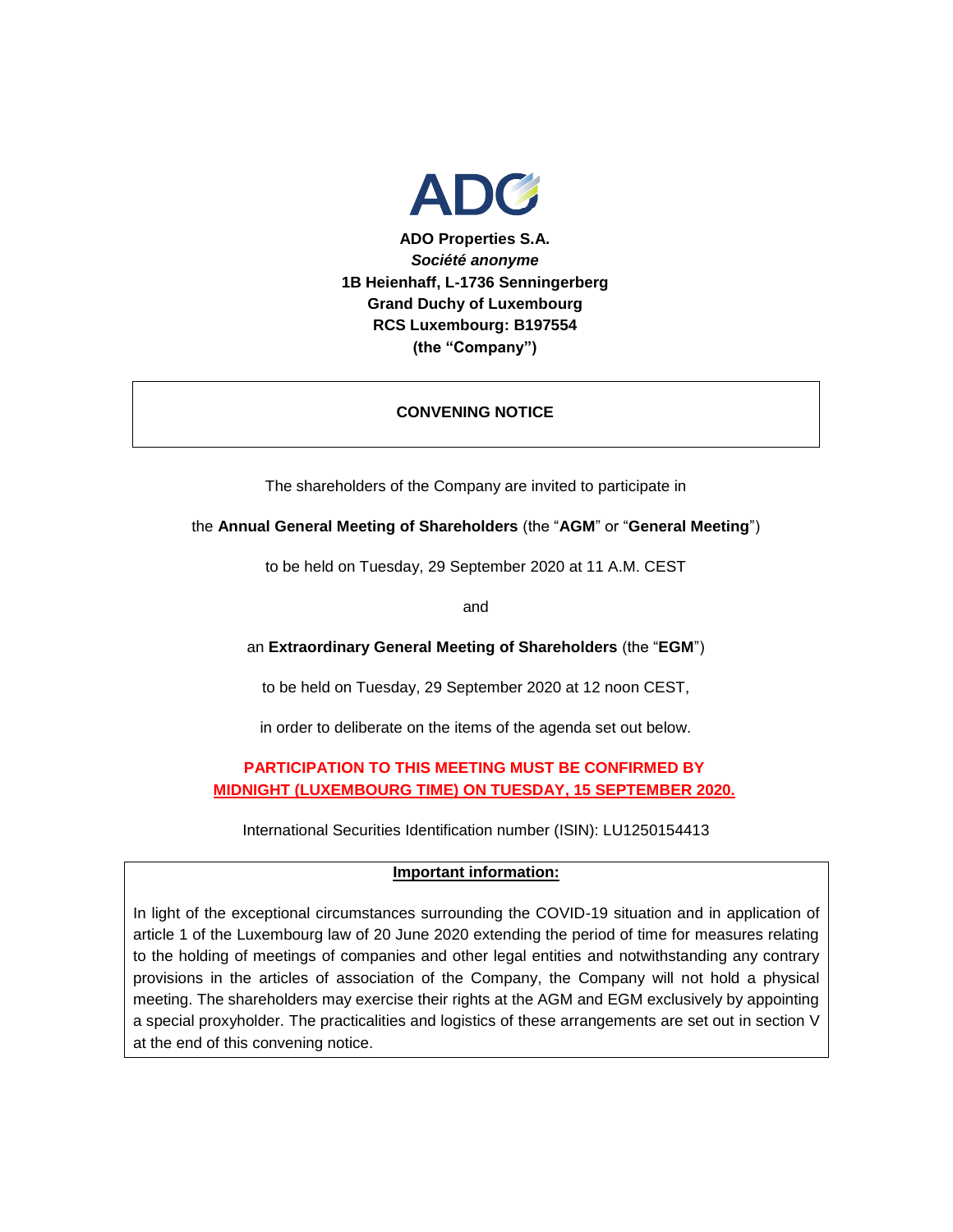## **AGENDA AND PROPOSED RESOLUTIONS OF THE AGM**

**1. Presentation of the special report of the board of directors of the Company (as required pursuant to Article 441-7 of the Luxembourg law of 10 August 1915 on commercial companies, as amended) on any transaction, since the last general meeting of the Company, in respect of which any of the directors declared to have an interest conflicting with that of the Company.**

#### *No resolution required.*

**2. Presentation of (i) the combined management report of the board of directors of the Company in respect of the stand-alone annual financial statements of the Company and the consolidated financial statements of the Company and its group for the financial year ending 31 December 2019, (ii) the report of the independent auditor of the Company in respect of the stand-alone annual financial statements of the Company and its group for the financial year ending 31 December 2019 and (iii) the report of the independent auditor of the Company in respect of the consolidated financial statements of the Company and its group for the financial year ending 31 December 2019.**

#### *No resolution required.*

**3. Approval of the stand-alone annual financial statements of the Company for the financial year ending 31 December 2019.** 

## *Draft resolution (AGM Resolution I)*

The General Meeting, after having reviewed the management report of the board of directors of the Company and the report of the independent auditor of the Company, approves the stand-alone annual financial statements for the financial year ending 31 December 2019 in their entirety.

# **4. Approval of the consolidated financial statements of the Company and its group for the financial year ending 31 December 2019.**

## *Draft resolution (AGM Resolution II)*

The General Meeting, after having reviewed the management report of the board of directors of the Company and the report of the independent auditor of the Company, approves the consolidated financial statements of the Company and its group for the financial year ending 31 December 2019 in their entirety.

# **5. Approval of the allocation of the statutory financial results for the financial year ending 31 December 2019.**

## *Draft resolution (AGM Resolution III)*

The General Meeting acknowledges that the net profit of the Company amounts to EUR 391,874,636 according to the stand-alone financial statements of the Company and resolves to carry it forward to the next financial year.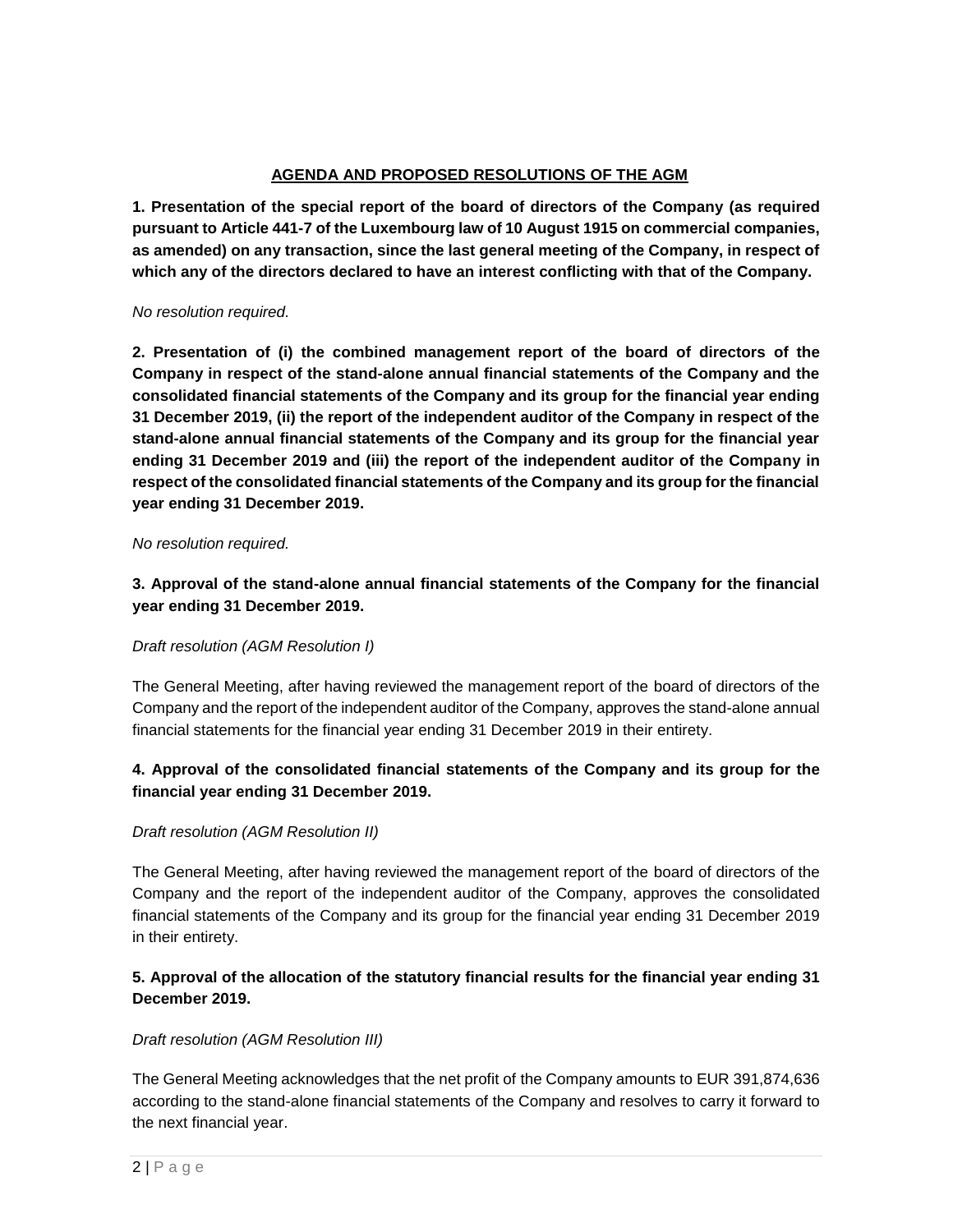**6. Approval of the granting of discharge (***quitus***) to all directors who held office during the financial year ending 31 December 2019 in respect of the performance of their duties during that financial year; furthermore and for declaratory purposes only, confirmation of the appointment of any directors who were appointed by co-optation since the last general meeting of shareholders of the Company.**

## *Draft resolution (AGM Resolution IV)*

The General Meeting resolves (i) to grant discharge (*quitus*) to all directors who held office during the financial year ending 31 December 2019 in respect of the performance of their duties during that financial year and (ii) furthermore, for declaratory purposes only, to confirm the appointment of any present or former directors of the Company who were appointed by co-optation since the last general meeting of shareholders of the Company.

# **7. Approval of the re-appointment of Dr. Peter Maser as director of the Company for a period running from the date of this AGM until the annual general meeting to take place in the year 2023.**

## *Draft resolution (AGM Resolution V)*

The General Meeting approves the re-appointment of Dr. Peter Maser as director of the Company for a period running from the date of this AGM until the annual general meeting of the Company to take place in the year 2023.

# **8. Approval of the re-appointment of Mr. Thierry Beaudemoulin as director of the Company for a period running from the date of this AGM until the annual general meeting to take place in the year 2023.**

## *Draft resolution (AGM Resolution VI)*

The General Meeting approves the re-appointment of Mr. Thierry Beaudemoulin as director of the Company for a period running from the date of this AGM until the annual general meeting of the Company to take place in the year 2023.

# **9. Approval of the re-appointment of Mr. Maximilian Rienecker as director of the Company for a period running from the date of this AGM until the annual general meeting to take place in the year 2023.**

# *Draft resolution (AGM Resolution VII)*

The General Meeting approves the re-appointment of Mr. Maximilian Rienecker as director of the Company for a period running from the date of this AGM until the annual general meeting of the Company to take place in the year 2023.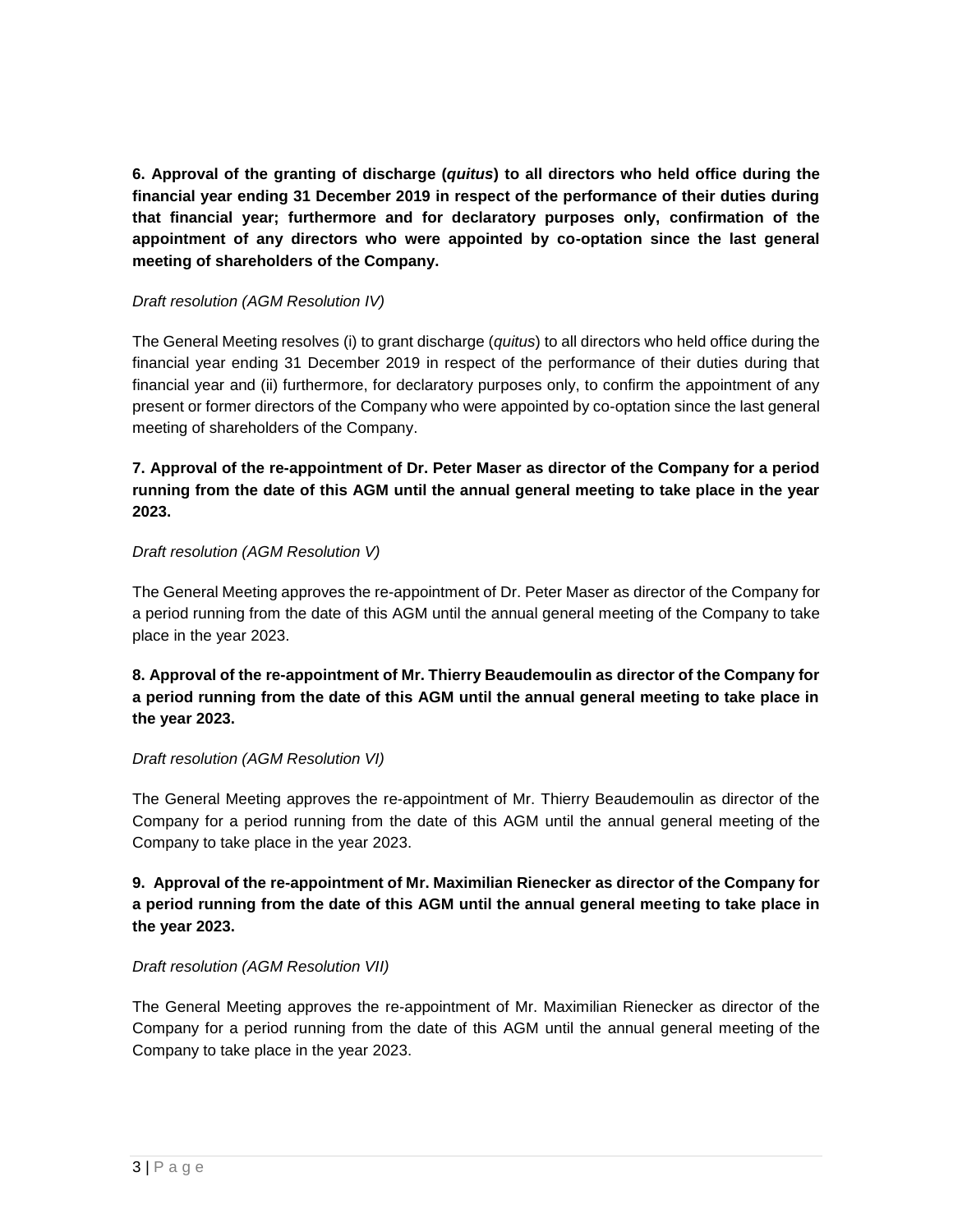# **10. Approval of the re-appointment of Ms. Arzu Akkemik as director of the Company for a period running from the date of this AGM until the annual general meeting to take place in the year 2023.**

## *Draft resolution (AGM Resolution VIII)*

The General Meeting approves the re-appointment of Ms. Arzu Akkemik as director of the Company for a period running from the date of this AGM until the annual general meeting of the Company to take place in the year 2023.

# **11. Approval of the re-appointment of Dr. Michael Bütter as director of the Company for a period running from the date of this AGM until the annual general meeting to take place in the year 2023.**

## *Draft resolution (AGM Resolution IX)*

The General Meeting approves the re-appointment of Dr. Michael Bütter as director of the Company for a period running from the date of this AGM until the annual general meeting of the Company to take place in the year 2023.

# **12. Approval of the appointment of Mr. Thomas Zinnöcker as director of the Company for a period running from the date of this AGM until the annual general meeting to take place in the year 2023.**

## *Draft resolution (AGM Resolution X)*

The General Meeting approves the appointment of Mr. Thomas Zinnöcker as director of the Company for a period running from the date of this AGM until the annual general meeting of the Company to take place in the year 2023.

# **13. Approval of the appointment of Mr. Claus Jorgensen as director of the Company for a period running from the date of this AGM until the annual general meeting to take place in the year 2023.**

## *Draft resolution (AGM Resolution XI)*

The General Meeting approves the appointment of Mr. Claus Jorgensen as director of the Company for a period running from the date of this AGM until the annual general meeting of the Company to take place in the year 2023.

**14. Approval of the appointment of Mr. Thilo Schmid as director of the Company for a period running from the date of this AGM until the annual general meeting to take place in the year 2023.**

*Draft resolution (AGM Resolution XII)*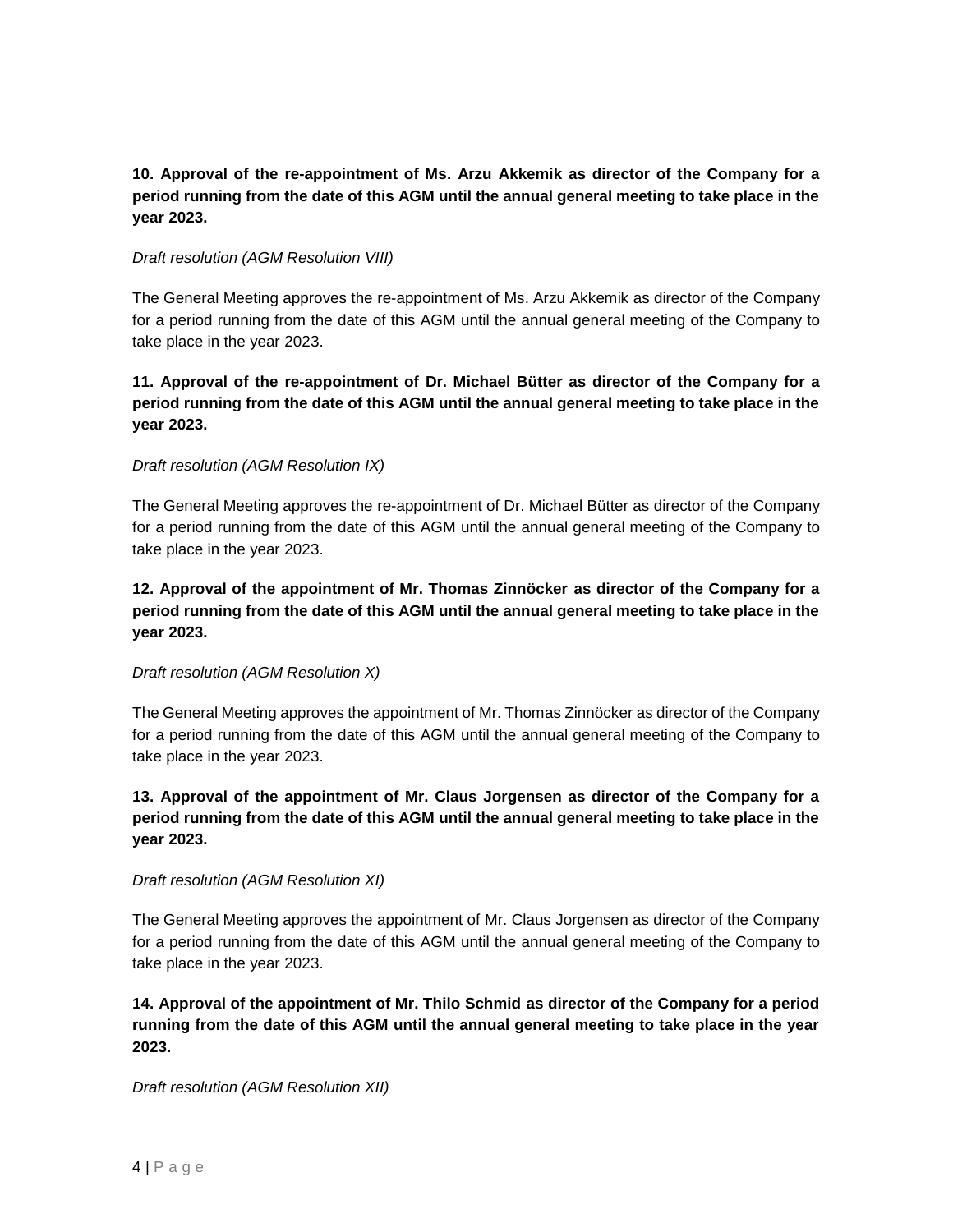The General Meeting approves the appointment of Mr. Thilo Schmid as director of the Company for a period running from the date of this AGM until the annual general meeting of the Company to take place in the year 2023.

**15. Approval of the following directors' remuneration applicable as from the start of the financial year 2020:**

> **an annual fixed remuneration in a gross amount of EUR 150,000 for the role as the chairman of the board of directors of the Company;**

> **an annual fixed remuneration in a gross amount of EUR 100,000 for the role as the deputy chairman of the board of directors of the Company;**

> **an annual fixed remuneration in a gross amount of EUR 75,000 for the role as a director of the Company (excluding the chairman and deputy chairman of the board of directors);**

> **an additional annual fixed remuneration in a gross amount of EUR 25,000 for any director who also acts as the chairman of any committee of the Company;**

> **an additional fee in a gross amount of EUR 1,500 per attendance of a director at any meeting of the board of directors of the Company or any meeting of a committee of the Company, of which the director is a member.**

## *Draft resolution (AGM Resolution XIII)*

The General Meeting approves the following directors' remuneration applicable as from the start of the financial year 2020:

> an annual fixed remuneration in a gross amount of EUR 150,000 for the role as the chairman of the board of directors of the Company;

> an annual fixed remuneration in a gross amount of EUR 100,000 for the role as the deputy chairman of the board of directors of the Company;

> an annual fixed remuneration in a gross amount of EUR 75,000 for the role as a director of the Company (excluding the chairman and deputy chairman of the board of directors);

> an additional annual fixed remuneration in a gross amount of EUR 25,000 for any director who also acts as the chairman of any committee of the Company;

> an additional fee in a gross amount of EUR 1,500 per attendance of a director at any meeting of the board of directors of the Company or any meeting of a committee of the Company, of which the director is a member.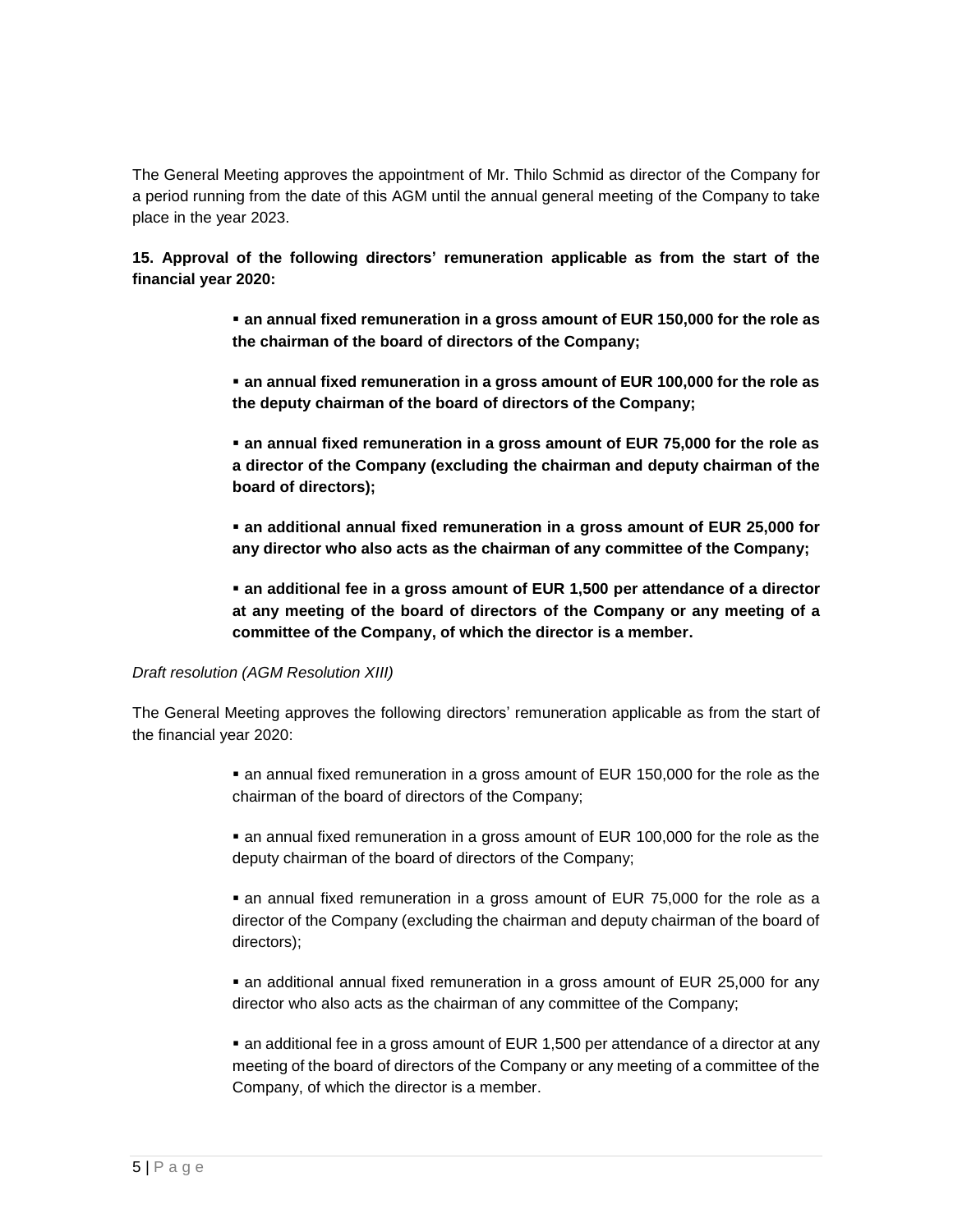# **16. Approval of the re-appointment of KPMG Luxembourg as independent auditor of the Company until the annual general meeting to take place in 2021.**

## *Draft resolution (AGM Resolution XIV)*

The General Meeting decides to approve the re-appointment of KPMG Luxembourg, *société cooperative,* with registered office at 39, avenue John F. Kennedy, L-1855 Luxembourg as independent auditor of the Company in relation to the statutory annual financial statements of the Company and the consolidated financial statements of the Company and its group for a term which will expire at the end of the annual general meeting of shareholders of the Company to take place in 2021.

## **17. Approval of a buy-back programme of the Company enabling the redemption of Company's own shares.**

## *Draft resolution (AGM Resolution XV)*

The General Meeting grants all powers to the board of directors of the Company, with option to delegate, to buy-back, either directly or through a subsidiary of the Company, shares of the Company for a period of five (5) years following the date of the present General Meeting. In particular, the General Meeting resolves that the aggregate amount of the shares of the Company which may be acquired may not exceed 10% of the aggregate amount of the issued share capital of the Company at the date of exercise of the present authorisation.

In each individual case, the buy-back is to be conducted, at the choice of the board of directors of the Company or the delegate of the board of directors of the Company (the "**Delegate**"), (i) through the stock exchange, or (ii) by means of a purchase offer addressed to all shareholders, or (iii) by means of a public invitation to submit a sale offer, or (iv) by means of issuing tendering rights to shareholders.

i. To the extent that the buy-back is conducted through the stock exchange, the repurchase price per share (excluding any ancillary buy-back costs and without any tax grossup obligation) paid by the Company may not exceed, by more than 10%, or fall short, by more than 20%, of the price for a share of the Company in Xetra trading (or a functionally comparable successor system to the Xetra system) at the Frankfurt Stock Exchange ascertained on the trading day by the opening auction;

ii. To the extent that the buy-back is conducted through a purchase offer addressed to all shareholders (the **"Offer**"), the repurchase price per share (excluding any ancillary buyback costs and without any tax gross-up obligation) offered and paid by the Company may not exceed, by more than 10%, or fall short, by more than 20%, of the average of the closing prices of shares of the Company in Xetra trading (or a functionally comparable successor system to the Xetra system) at the Frankfurt Stock Exchange on the last two exchange trading days before the date of the publication of the Offer.

In the event that a significant change in the share price occurs after the publication of the Offer, the Offer may be adjusted. In case of an adjustment, the reference price is the closing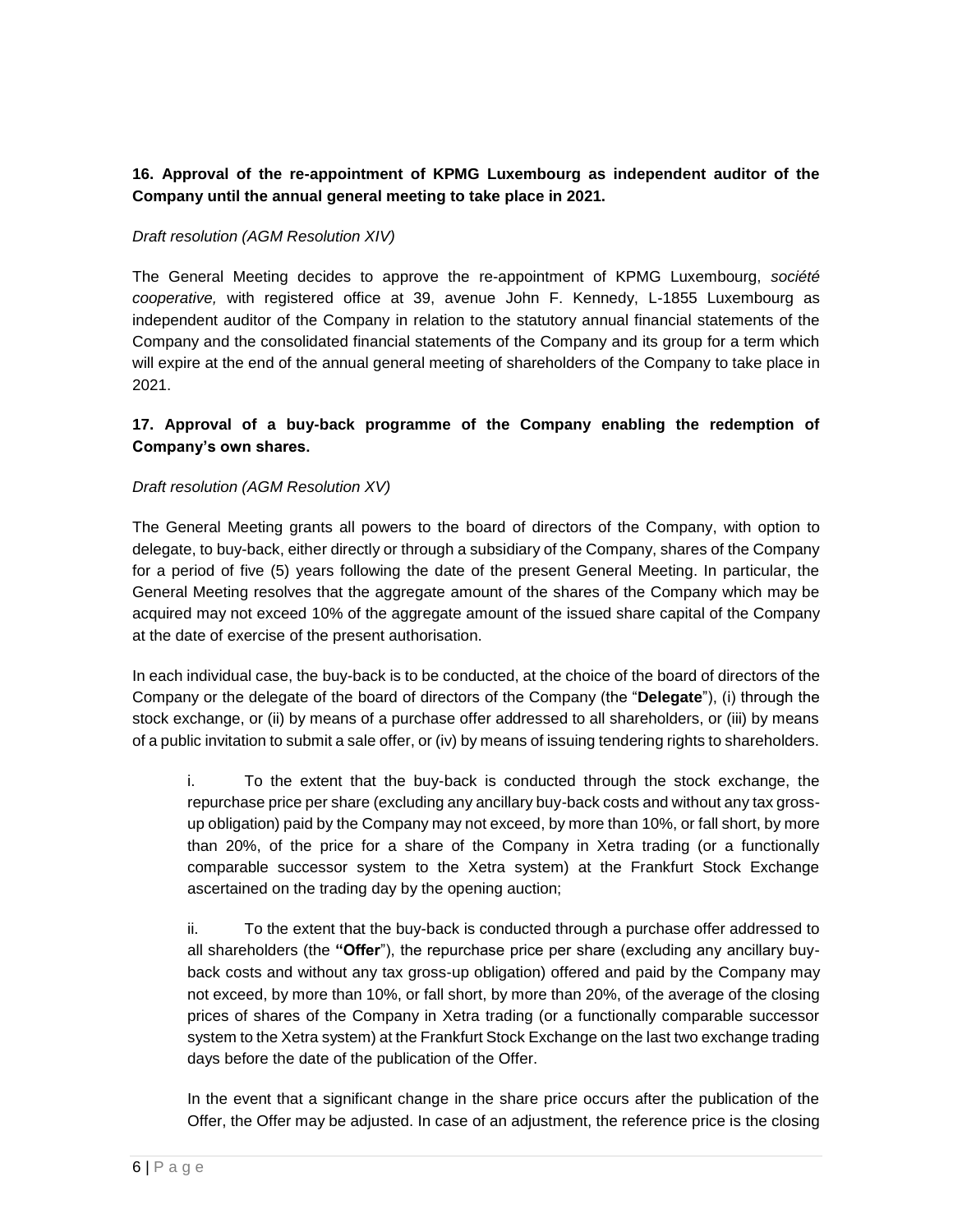price of the last exchange trading day before the date of the publication of the adjustment, and the 10% limit for exceeding or 20% limit for falling short shall be applied to this price. In the event that an Offer is oversubscribed, the buy-back may be conducted in accordance with the proportion of the shareholdings held by the tendering shareholders in relation to each other (shareholding quotas) or in accordance with the proportion of the tendered shares (tendering quotas). In addition, (i) in order to avoid fraction of shares, rounding may be applied and (ii) a preferential acceptance of small numbers of shares may be provided for. The Offer may also stipulate additional conditions;

iii. To the extent that the buy-back is conducted through a public invitation to all shareholders to submit a sale offer, the Company will determine a price range per share within which the sales offers can be submitted. The purchase price per share offered and paid by the Company (excluding incidental acquisition costs) may not exceed, by more than 10%, or fall short, by more than 20%, of the average closing prices of shares of the Company in Xetra trading (or a functionally comparable successor system to the Xetra system) at the Frankfurt Stock Exchange on the last two exchange trading days before the date of the publication of the public invitation to submit a sale offer.

If after the publication of invitation to submit a sale offer there are significant deviations in the relevant share price, the invitation to submit sale offer may be adjusted. In case of an adjustment, the relevant reference price shall be the closing price of the last trading day prior to the date of the publication of the adjustment. In the event that not all sales offers of an equal value can be accepted due to the volume limitation, the buy-back may be conducted in accordance with the proportion of the shareholdings held by the tendering shareholders in relation to each other (shareholding quotas) or in accordance with the proportion of the tendered shares (tendering quotas). In addition, (i) in order to avoid fraction of shares, rounding may be applied and (ii) a preferential acceptance of small numbers of shares may be provided for. The public invitation may also stipulate additional conditions;

iv. To the extent that the buy-back is conducted through issuing tender rights to the shareholders, these shares can be allocated per share held in the Company. In accordance with the ratio of the Company's share capital to the volume of shares to be repurchased by the Company, a correspondingly fixed number of tender rights entitles the holder to sell one of the Company's shares to the Company. Tender rights may also be issued in such manner that one tender right is issued for a number of shares determined on the ratio of the Company's share capital to the buy-back volume. Fractions of tender rights shall not be issued and in this case, the corresponding fractional tender rights shall be excluded. The price or the limit values of the offered purchase price range (each without incidental acquisition costs) at which a share can be sold to the Company upon exercising the tender right is determined in accordance with the provisions of paragraph (iii) above, with the relevant determination date being that of the publication of the repurchase offer granting tender rights, and be adjusted as necessary, with the relevant adjustment date being that of the publication of the adjustment, if any. The Board of Directors, with option to delegate, shall determine the details of the tender rights, in particular their content, term, and, if applicable, tradability.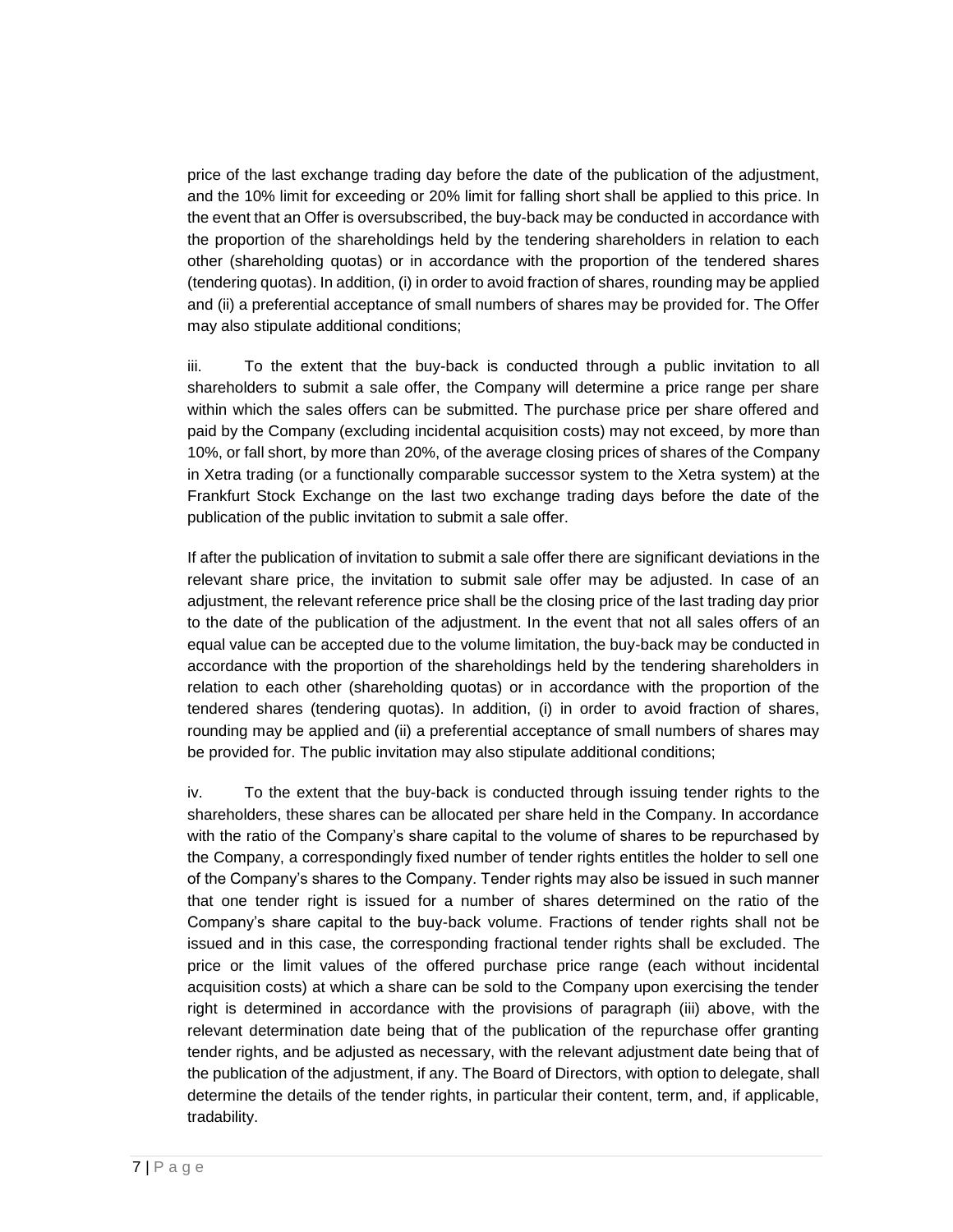The Company is authorised to use the shares that have been or will be acquired as a result of this authorisation or by any other reasons, in addition to selling them on the stock exchange, for all other legally permissible purposes, in particular, but not exclusively, for the following purposes:

i. The shares may be sold against cash or against contributions in kind for any purposes or used in order to fulfil obligations or to secure obligations or rights to acquire shares in the Company, in particular under convertible bonds, warrant bonds, profit participation rights and/or participating bonds or combinations thereof issued by the Company; or

ii. The shares may be offered for acquisition or be promised and/or transferred, as part of any management incentive programme to employees of the Company, to members of the Company's Board of Directors, appointed daily managers or any other corporate officers of the Company; or

iii. The shares may be offered to all shareholders, so that they may acquire shares of the Company in exchange for the (also partial) assignment of their claim to the payment of the dividend, which comes into existence with the resolution of the Company's annual general meeting of shareholders (scrip dividend).

Any acquired shares under the buy-back authorisation shall be held by the Company or by a subsidiary of the Company as treasury shares with their voting and dividend rights being suspended for the period of time they are held by the Company or by a subsidiary of the Company and are available for distribution by the Board of Directors, or the Delegate, if delegated by the board of directors of the Company, at its full discretion without applying a principle of equality among shareholders.

This authorisation may be exercised by and all powers are granted to the board of directors of the Company, with the power to delegate, to ensure the implementation of this authorisation.

## **18. Approval (on an advisory and non-binding basis) of the remuneration policy of the Company.**

## *Draft resolution (AGM Resolution XVI)*

The General Meeting approves on an advisory non-binding basis the remuneration policy of the Company established by the board of directors of the Company in its entirety.

# **19. Approval (on an advisory and non-binding basis) of the remuneration report of the Company for the financial year ending 31 December 2019.**

#### *Draft resolution (AGM Resolution XVII)*

The General Meeting approves on an advisory non-binding basis the remuneration report of the Company for the financial year ending 31 December 2019 in its entirety.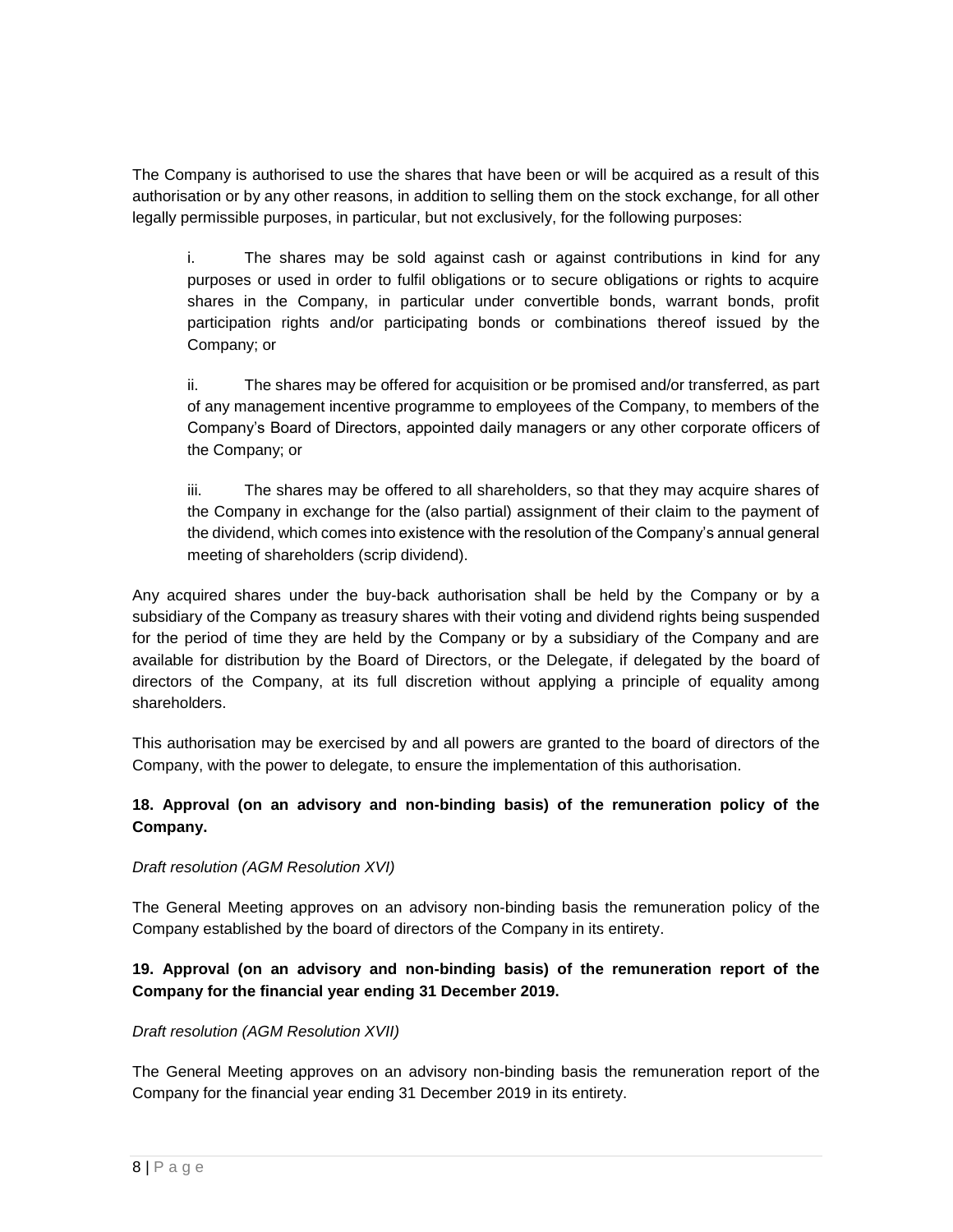#### **AGENDA AND PROPOSED RESOLUTIONS OF THE EGM**

\*\*\*\*\*

#### **1. Decision:**

- **(i) to approve the renewal of the authorised share capital of the Company in an amount of EUR 1,000,000 and to approve the authorisation to the board of directors of the Company to increase the share capital of the Company within the limits of the authorised share capital for a period of five (5) years from the date of the publication in the official gazette of Luxembourg** *(Recueil électronique des sociétés et assocations) ("RESA")***, of the resolution of the extraordinary general meeting renewing the authorised share capital;**
- **(ii) to approve the report of the board of directors of the Company pursuant to the article 420-26 of the Luxembourg law of 10 August 1915 on commercial companies, as amended, relating to the possibility of the board of directors of the Company to suppress or limit pre-emptive rights of the shareholders in relation to the increase of the share capital of the Company within the framework of the authorised capital of the Company;**
- **(iii) to grant to the board of directors of the Company all powers to carry out capital increases within the framework of the authorised share capital of the Company and suppress or limit pre-emptive rights of the shareholders of the Company on the issue of new shares;**
- **(iv) to amend the article 5 of the articles of association of the Company accordingly.**

*Draft resolution (EGM Resolution I)*

The extraordinary general meeting resolves:-

- (i) to approve the renewal of the authorised share capital of the Company in an amount of EUR 1,000,000 and to approve the authorisation to the board of directors of the Company to increase the share capital of the Company within the limits of the authorised share capital for a period of five (5) years from the date of the publication in RESA, of the resolution of the extraordinary general meeting renewing the authorised share capital;
- (ii) to approve the report of the board of directors of the Company pursuant to the article 420- 26 of the Luxembourg law of 10 August 1915 on commercial companies, as amended, relating to the possibility of the board of directors of the Company to suppress or limit preemptive rights of the shareholders in relation to the increase of the share capital of the Company within the framework of the authorised capital of the Company;

 $9 | P a q e$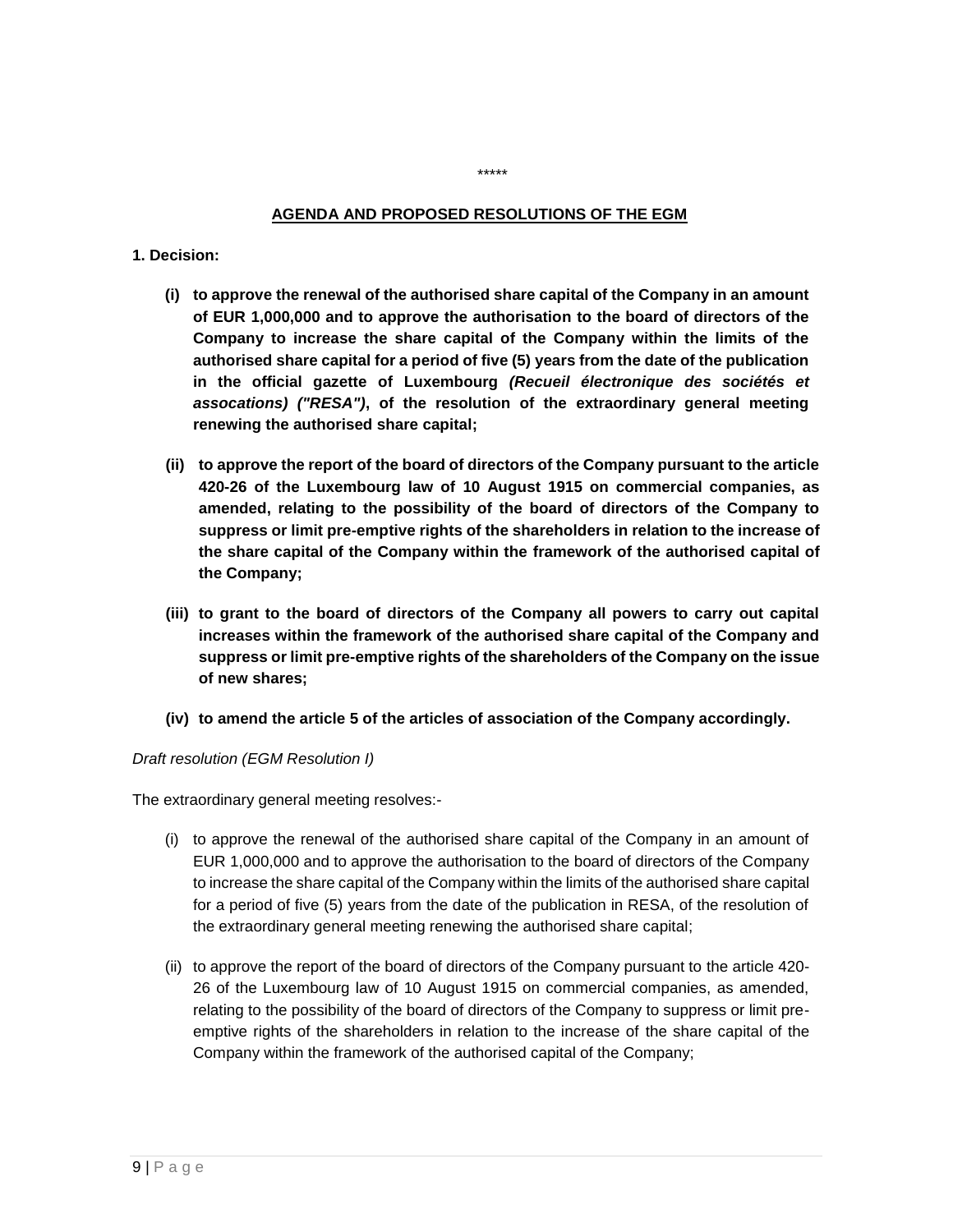- (iii) to grant to the board of directors of the Company all powers to carry out capital increases within the framework of the authorised share capital of the Company and suppress or limit pre-emptive rights of the shareholders of the Company on the issue of new shares;
- (iv) to amend the article 5 of the articles of association of the Company to read as follows:-

*"The issued capital of the Company is set at one hundred twenty-nine thousand nine hundred thirty-four Euro and fifty-five Cent (EUR 129,934.55) represented by one hundred four million seven hundred eighty-five thousand nine hundred thirty (104,785,930) dematerialised shares without a nominal value, all of said shares being fully paid up.*

*The authorised capital of the Company is set at one million Euros (EUR 1,000,000) without nominal value. The authorisation to issue shares thereunder is valid for a period ending five (5) years from the date of the publication in the official gazette of Luxembourg (Recueil électronique des sociétés et assocations) ("RESA") of the resolution of the General Meeting creating/renewing/increasing the authorised capital.*

*The Board of Directors or delegate(s) duly appointed by the Board of Directors, may from time to time issue such shares, grant options to subscribe for shares and to issue any other instruments convertible into shares within the limits of the authorised share capital at such times and on such terms and conditions, including the issue price, as the Board of Directors or its delegate(s) may in its or their discretion resolve and the Board of Directors is further authorised to arrange for a requisite change of these articles to reflect such increase. The Board of Directors is authorised to suppress, limit or waive any pre-emptive subscription rights of shareholders to the extent it deems advisable for any issues of shares within the authorised capital.*

*The Board of Directors is authorised to attribute existing shares or issue new shares, to the following persons free of charge:*

- · *employees or a certain category of employees of the Company;*
- employees of companies in which the Company holds directly or indirectly *at least 10 per cent of capital or voting rights; and*
- corporate officers of the Company or of any of the companies mentioned *above or certain categories of such corporate officers.*

*The Board of Directors is authorised to determine the conditions and modalities of any attribution or issue of shares free of charge (including any required minimum holding period).*

*In addition, the issued and/or authorised capital of the Company may be increased or reduced one or several times by a resolution of the General Meeting adopted in compliance with the quorum and majority rules set by these Articles, as the case may be, by law for any amendment of these Articles.*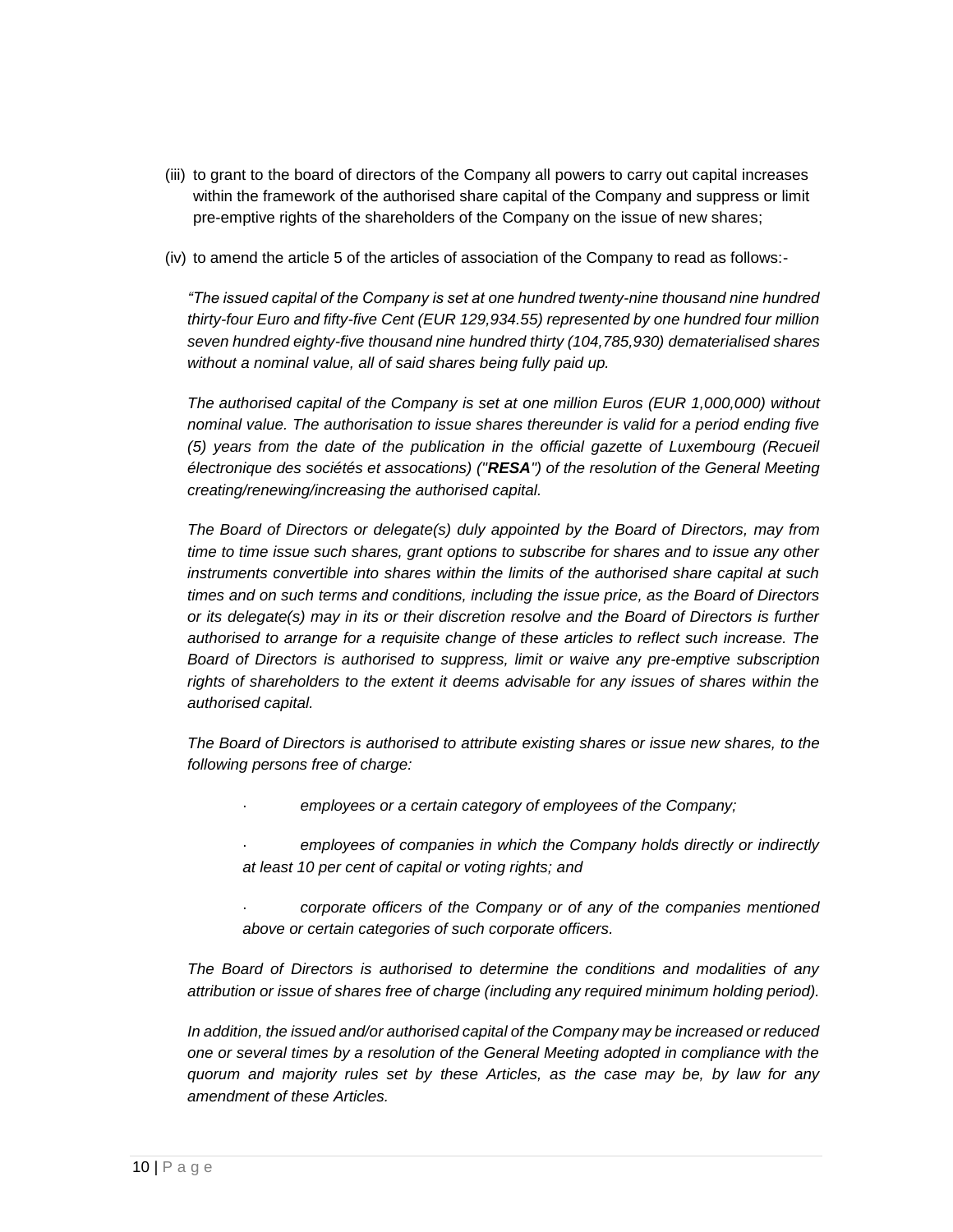*Subject to the provisions of law and these Articles, each shareholder shall have a preferential right of subscription (droit préférentiel de souscription) ("Pre-emptive Right") in the event of the issue of new shares in return for contributions in cash. Such Pre-emptive Right shall be proportional to the fraction of the capital represented by the shares held by each shareholder.*

*The Pre-emptive Right may be limited or cancelled by a resolution of the General Meeting in accordance with the legal requirements for amendments to the Articles.*

*The Company may proceed to the repurchase of its own shares within the limits laid down by law.*

*All shares bear equal rights.*

*The Company may, without limitation, accept capital contributions from existing shareholders without issuing any shares or other securities in consideration for the contribution and may credit the contributions to one or more capital contribution accounts. Decisions as to the use of such accounts are to be taken by the Board of Directors subject to compliance with these Articles and applicable law. For the avoidance of doubt, any such decision does not need to allocate to the contributor any amount contributed to such accounts."*

# **2. Decision to change the Company's denomination from ADO Properties S.A. to ADLER Group S.A. and to amend article 1 of the articles of association of the Company accordingly.**

## *Draft resolution (EGM Resolution II)*

The extraordinary general meeting resolves to change the Company's name from ADO Properties S.A. to ADLER Group S.A. and to amend article 1 of the articles of association of the Company to read as follows:-

*"There exists a Luxembourg société anonyme under the name of ADLER Group S.A. (the "Company") governed by the laws of Luxembourg and the present articles of association (the "Articles")."*

## **3. Amendment and restatement of the articles of association of the Company.**

## *Background*

It is proposed to amend and restate the articles of association of the Company in order to, *inter alia*, (i) implement the above changes; (ii) align the articles of association with the terminology of applicable legislation, (iii) to update cross-references to the relevant legal provisions (iv) to ensure consistency throughout the articles of association (including but not limited to, the use of defined terms and amending certain provisions to reflect that the articles permit delegation by the board of directors to daily managers and / or a managing committee) and (iv) to generally amend the text to improve readability.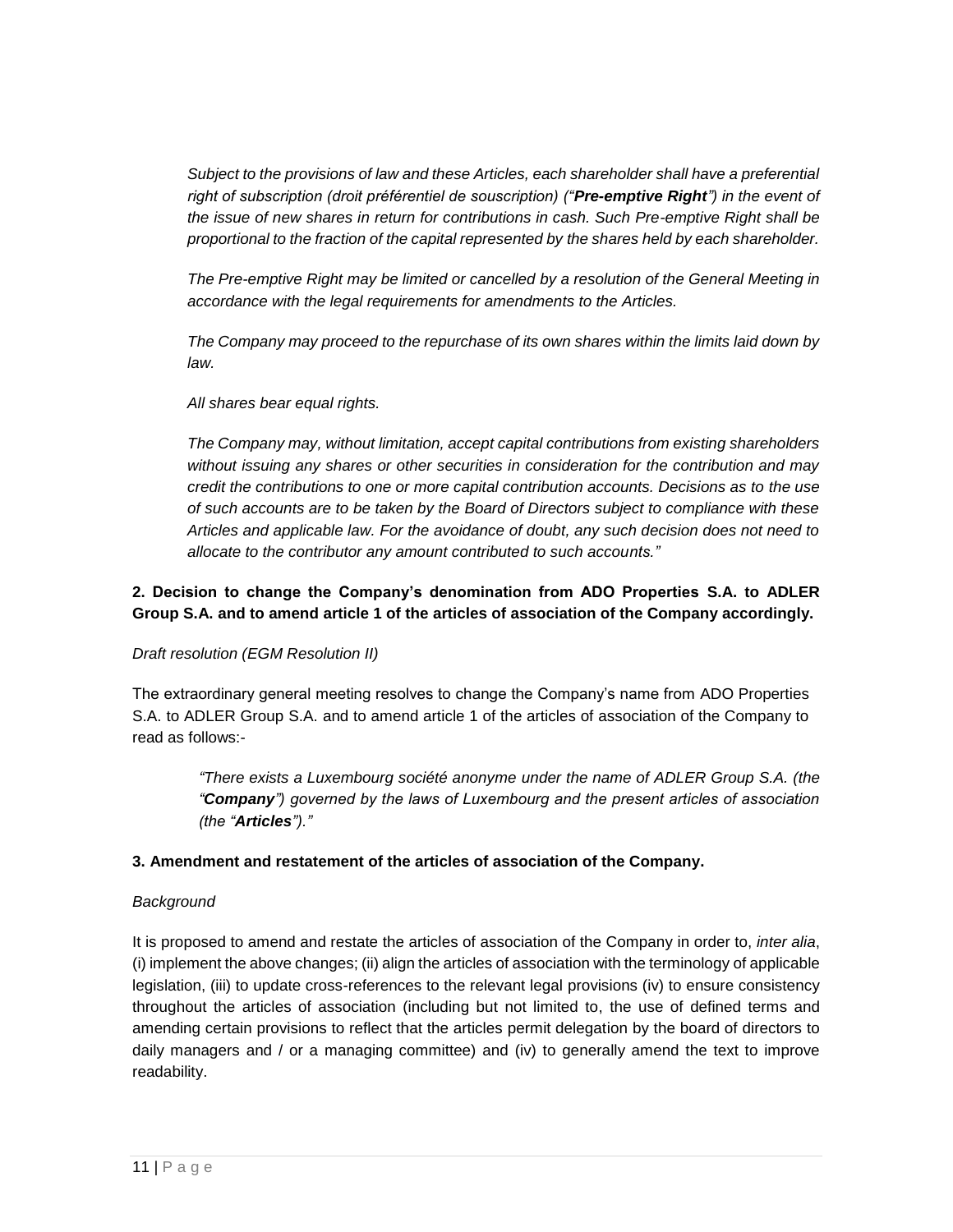Copies of the fully restated articles of association can be found on the Company's website, [www.adoproperties,](http://www.adoproperties/) in the segment "General Meeting" *>* "Annual General Meeting 2020" where clean and mark-up versions are available.

#### *Draft resolution (EGM Resolution III)*

The extraordinary general meeting resolves to amend and restate the articles of association of the Company as proposed in the amended and restated articles of association of the Company published the Company's website, [www.adoproperties,](http://www.adoproperties/) in the segment "General Meeting" *>* "Annual General Meeting 2020".

\*\*\*\*\*

## **I AVAILABLE INFORMATION AND DOCUMENTATION**

The following information is available on the Company's website, [www.adoproperties,](http://www.adoproperties/) in the segment "General Meeting" *>* "Annual General Meeting 2020" and at the Company's registered office in Luxembourg as from the date of publication of the convening notice in the Luxembourg Official Gazette (*Receuil Electronique des Sociétés et Associations*) and in the Luxembourg newspaper Tageblatt:-

- this convening notice for the AGM and EGM (which includes draft resolutions in relation to the above agenda points to be adopted at the AGM);
- the total number of shares and voting rights as at the date of the convening notice;
- the Proxy Forms (as defined below)
- the full text of any document to be made available by the Company at the AGM and EGM including:-
	- $\circ$  the special report of the board of directors of the Company (as required pursuant to Article 441-7 of the Luxembourg law of 10 August 1915 on commercial companies, as amended);
	- $\circ$  the report of the board of directors of the Company (as required pursuant to Article 420-26 of the Luxembourg law of 10 August 1915 on commercial companies, as amended);
	- o the stand-alone annual financial statements of the Company;
	- $\circ$  the consolidated financial statements of the Company and its group for the financial year ending 31 December 2019;
	- $\circ$  the combined management report of the board of directors of the Company in respect of the stand-alone annual financial statements of the Company and the consolidated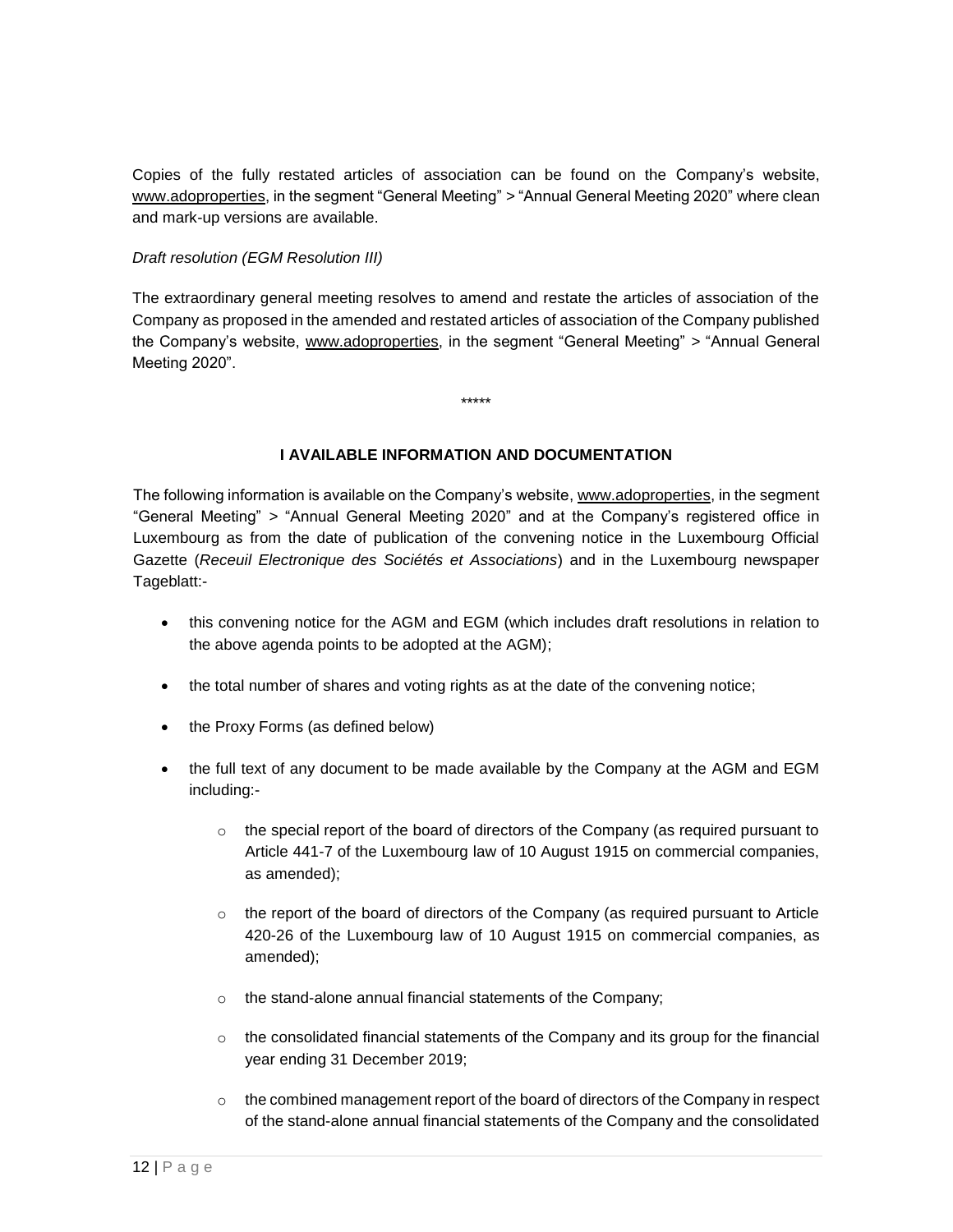financial statements of the Company and its group for the financial year ending 31 December 2019

- $\circ$  the report of the independent auditor of the Company in respect of the stand-alone annual financial statements of the Company for the financial year ending 31 December 2019;
- $\circ$  the report of the independent auditor of the Company in respect of the consolidated financial statements of the Company and its group for the financial year ending 31 December 2019;
- $\circ$  the remuneration policy of the Company established by the board of directors of the Company;
- $\circ$  the remuneration report of the Company for the financial year ending 31 December 2019, and
- o the draft amended and restated articles of association of the Company.

Shareholders may obtain a copy of the full text of any document to be made available by the Company at the AGM and EGM and draft resolutions proposed to be adopted by the AGM and EGM upon request by mail, fax or email to BNP Paribas Securities Services, Luxembourg Branch, in its capacity as mandated agent of the Company ("**BNP Paribas**").

## **II QUORUM AND VOTING**

The AGM will validly deliberate on all resolutions on the agenda regardless of the number of shareholders present and of the number of shares represented, and the resolutions relating to these agenda items will be adopted by a simple majority of the votes validly cast by shareholders present or represented. Each share is entitled to one vote.

The EGM will validly deliberate on all resolutions on its agenda provided a quorum of 50% of the Company's issued share capital is present or represented. If the aforementioned quorum is not met, the EGM may be reconvened by the board of directors of the Company and at the reconvened meeting no quorum will be required. The resolutions will be validly adopted only if approved by at least 2/3 of the votes cast at the EGM or any reconvened meeting. Each share is entitled to one vote.

# **III RIGHT OF SHAREHOLDERS TO ADD ITEMS TO THE AGENDA OR TO TABLE ALTERNATIVE RESOLUTIONS**

Shareholders holding individually or collectively at least 5% of the issued share capital of the Company have the right (a) to add new items on the agenda of the AGM and EGM and/or (b) to table draft resolutions regarding items included or to be included in the agenda of the AGM and EGM.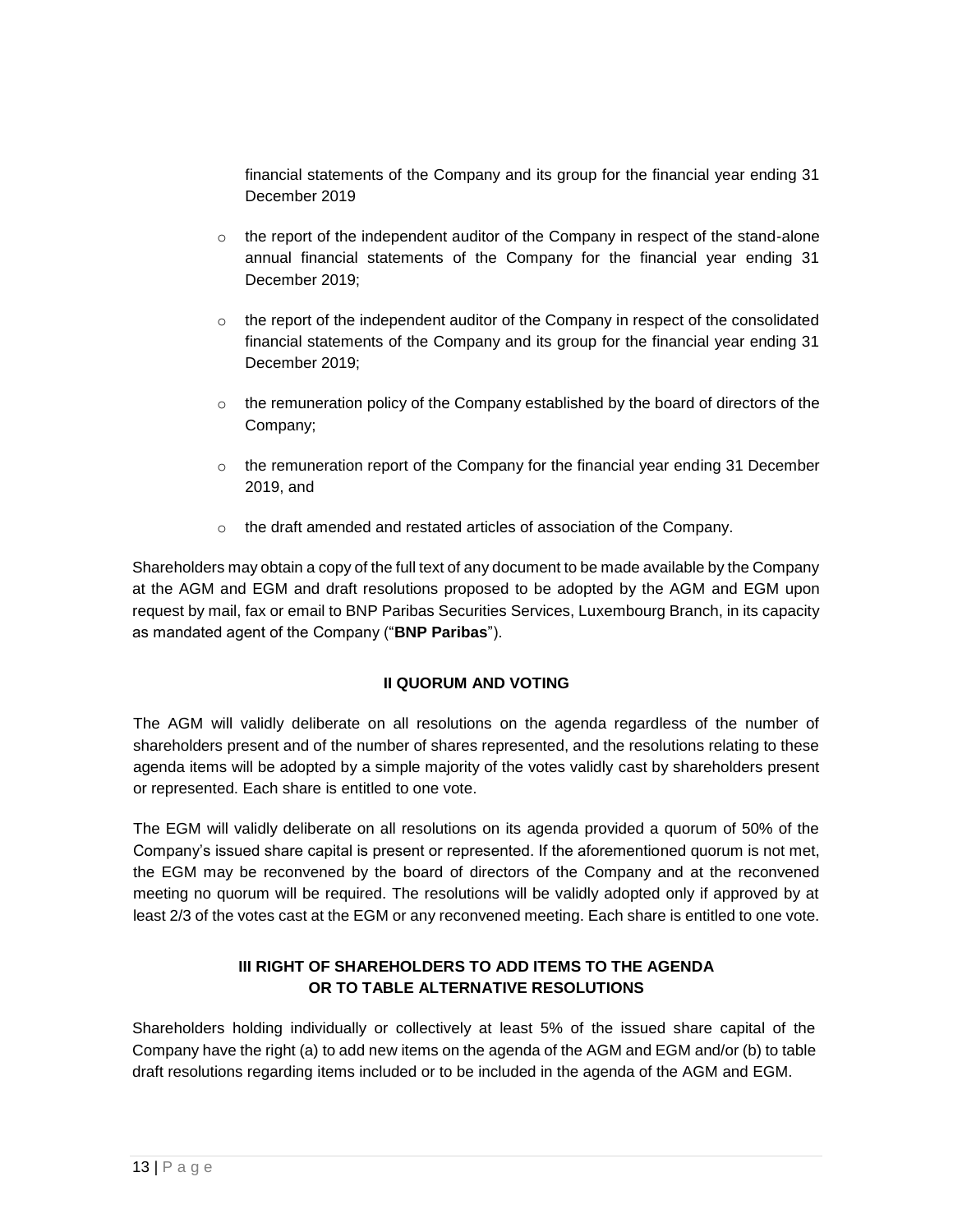Such requests must be in writing and sent to BNP Paribas by post or fax (see contact details in Section VI below) or by email to [cecile.baumann@bnpparibas.com](mailto:cecile.baumann@bnpparibas.com) and [lux.ostdomiciliees@bnpparibas.com.](mailto:lux.ostdomiciliees@bnpparibas.com) They must be accompanied by a justification or a draft resolution to be adopted at the AGM and EGM. They must also indicate the postal or electronic address at which the Company or BNP Paribas (as the Company's agent) may acknowledge receipt of these requests. The requests must be accompanied by proof (in the form of a certificate issued the bank, the custodian, professional securities' depositary or the financial institution where the shares are on deposit) that the shareholder(s) hold the required number of shares on the date of the request (i.e. at least 5%). The new agenda points/draft resolutions will only be considered by the AGM and EGM if the requesting shareholder(s) holds the requisite number of shares also on the Record Date (as defined below).

Any such request and accompanying documents from shareholders must be received by BNP Paribas, not later than the 22<sup>nd</sup> day before the AGM and EGM (i.e. not later than Monday, 7 September 2020).

The Company or BNP Paribas, as the Company's agent, shall acknowledge receipt of any such requests within 48 hours of receipt.

The Company shall publish a revised agenda at the latest on the 15<sup>th</sup> day before the AGM and EGM (i.e. by Monday, 14 September 2020).

# **IV RIGHT TO ASK QUESTIONS**

Every shareholder has the right to ask questions concerning items on the agenda before the AGM and EGM. The Company invites shareholders wishing to exercise this right to provide any questions related to items on the agenda of the AGM and/or the EGM by email to [cecile.baumann@bnpparibas.com](mailto:cecile.baumann@bnpparibas.com) and [lux.ostdomiciliees@bnpparibas.com](mailto:lux.ostdomiciliees@bnpparibas.com) at the latest five (5) business days prior to AGM and EGM (i.e. by Tuesday, 22 September 2020) together with evidence establishing the holding of shares on the Record Date (as defined below).

The answers to these questions will be provided during a conference call to be held prior to the AGM and EGM. The precise timing and participation instructions will be made available, in advance, to the shareholders who have confirmed their participation to the AGM and/or EGM by the Record Date. Please note that shareholders may dial into such conference call to hear the presentation of the answers to the questions, but shareholders will not be permitted to speak.

The Company will respond to questions on a best efforts basis, subject to the measures which it may take to ensure the identification of shareholders, the good order of the AGM and EGM and their preparation, the protection of confidentiality and the Company's business interests. The Company may provide one overall answer to questions having the same content.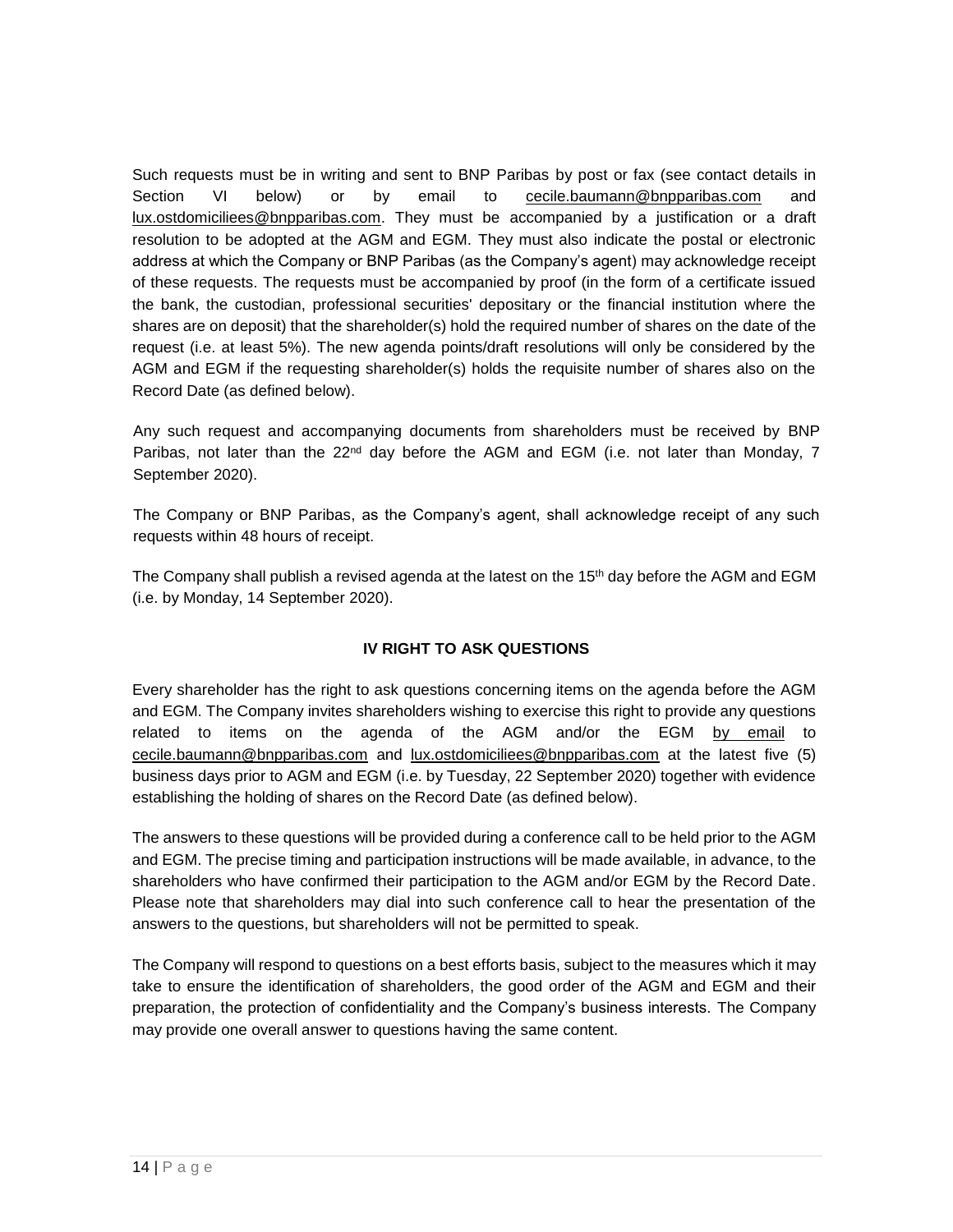# **V PARTICIPATION TO THE AGM AND EGM**

The rights of shareholders to participate to the AGM and EGM and exercise voting rights are subject to such shareholders being shareholders of the Company at midnight (24:00) Luxembourg time on Tuesday, 15 September 2020 (the "**Record Date**", i.e. the day falling fourteen (14) days before the date of the AGM).

In light of the exceptional circumstances surrounding the COVID-19 situation and in application of article 1 of the Luxembourg law of 20 June 2020 extending the period of time for measures relating to the holding of meetings of companies and other legal entities and notwithstanding any contrary provisions in the articles of association of the Company, **the Company will not hold a physical meeting. Neither shareholders nor their proxies shall be able to attend the AGM or EGM in person.**

**In order to participate in the AGM and EGM, a shareholder must:-**

- **(i) indicate his/her/its intention to participate in the AGM and/or the EGM by proxy** at the latest **by 23:59 CEST on Tuesday, 15 September 2020, the Record Date (as required by the Article 5 (3) law of 24 May 2011 on the exercise of certain rights of shareholders in general meetings of listed companies).** This confirmation of participation shall be given in writing (by post or fax (see contact details in Section VI below) or by email to [cecile.baumann@bnpparibas.com](mailto:cecile.baumann@bnpparibas.com) and [lux.ostdomiciliees@bnpparibas.com\)](mailto:lux.ostdomiciliees@bnpparibas.com) by a shareholder directly or someone on its behalf to BNP Paribas;
- **(ii) procure that a Shareholding Confirmation Certificate is received by BNP Paribas** at the latest **by midnight (24:00 Luxembourg time) on Friday, 25 September 2020**. This **"Shareholding Confirmation Certificate**" must indicate the shareholder's name and the number of Company shares held at midnight, (24:00) Luxembourg time on the Record Date. The Shareholding Confirmation Certificate shall be issued by the bank, the professional securities' depositary or the financial institution where the shares are on deposit. A template form can be downloaded from the Company's website, [www.adoproperties,](http://www.adoproperties/) in the segment "General Meeting" *>* "Annual General Meeting 2020", and
- **(iii) appoint a proxyholder nominated by the Company by completing and signing a proxy form for the AGM (the "AGM Proxy Form") and a proxy form for the EGM (the "EGM Proxy Form" and together with the AGM Proxy Form, the "Proxy Forms")**, and send those Proxy Forms to BNP Paribas at the latest by midnight (24:00 Luxembourg time) on Friday, 25 September 2020 (together with the Shareholding Confirmation Certificate mentioned above);

The Proxy Forms can be downloaded from the Company's website, www.adoproperties, in the segment "General Meeting" *>* "Annual General Meeting 2020".

NOTE: In case a shareholder would designate a proxyholder other than the one nominated by the Company, such a proxyholder can only participate at the AGM and/or the EGM by appointing a proxyholder nominated by the Company, in accordance with the procedure described at (iii) above.